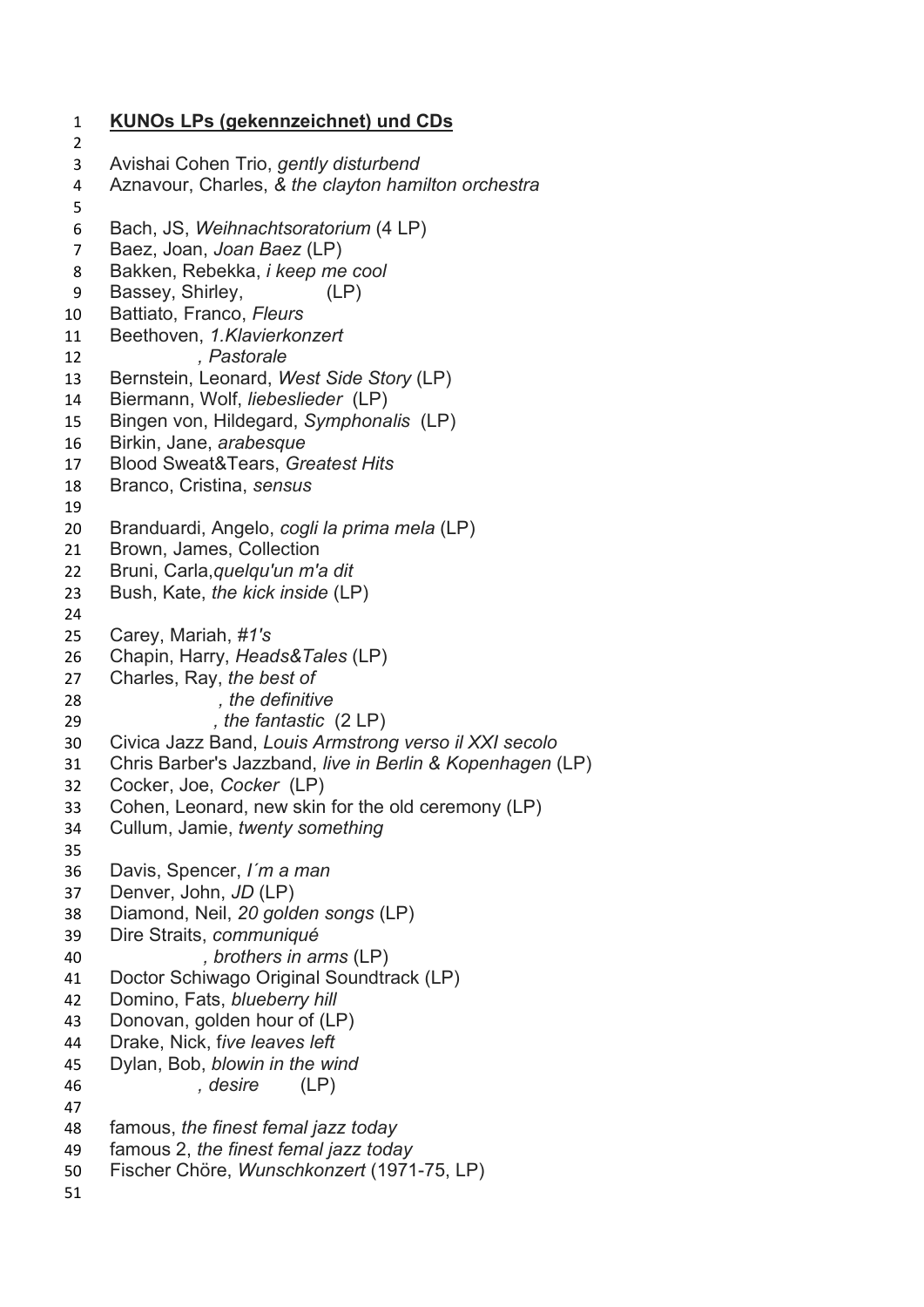Flack, Roberta, Chapter Two (LP) & Donny Hathaway, The Most Beautyful Sounds (LP) Franklin, Aretha, Star-Collection (LP) Gaetano, Rino, Sotto i cieli 57 Garcia-Fons, Renaud, Méditerranées Golden Gate Quartet, the best of (2LP) Hanrahan, Kip, tenderness 61 , vertical's currency Hoffmann, Klaus (LP, 1975) Italian Jazz, graffiti Jackson, Mahalia, the best of Jahreis, Emanuel, The Barrelhouse-Man jazz, sexy Juliette and the Licks, four on the floor 71 Kesici, Martin, EM KAY Kottke, Leo, Greenhouse (LP) Krall, Diana, the girl in the other room 74 the very best of , when i look in your eyes 77 Landgren, Nils e.a., eternal beauty Last, James, Classics Up To Date 3 (LP) Lightfoot, Gordon, Gord´s Gold (Doppel-LP) Lindenberg, Udo, Unplugged (2) louisan, annett, Unausgesprochen Lura, the voice of africa 83 lyambiko, shades of delight 85 Mann, Herbie, *push push* (LP) 86 Martin Luther King, 15th Benefit Concert (2 LP) 87 Matia Bazar, Le più belle canzoni 88 Mehldau, Brad, Largo 89 , Songs 90 art of the trio 4 91 art of the trio 1 Meridiani, Jazz in America Miller, Glenn, historical recordings Milva, Ich hab keine Angst (LP) Mireiile Mathieu, Mireille, (D/F, LP) 96 Moody Blues, 16 unforgettable hits 97 Morrison, Van, *inarticulate speach of the heart* remastered Moustaki, Georges, Bobino 70 (LP) motif, apo calypso Motown Collection, 40 Muldon, Dave, little boy blue Musica Medicina, 9. Sinf. Schubert (LP)